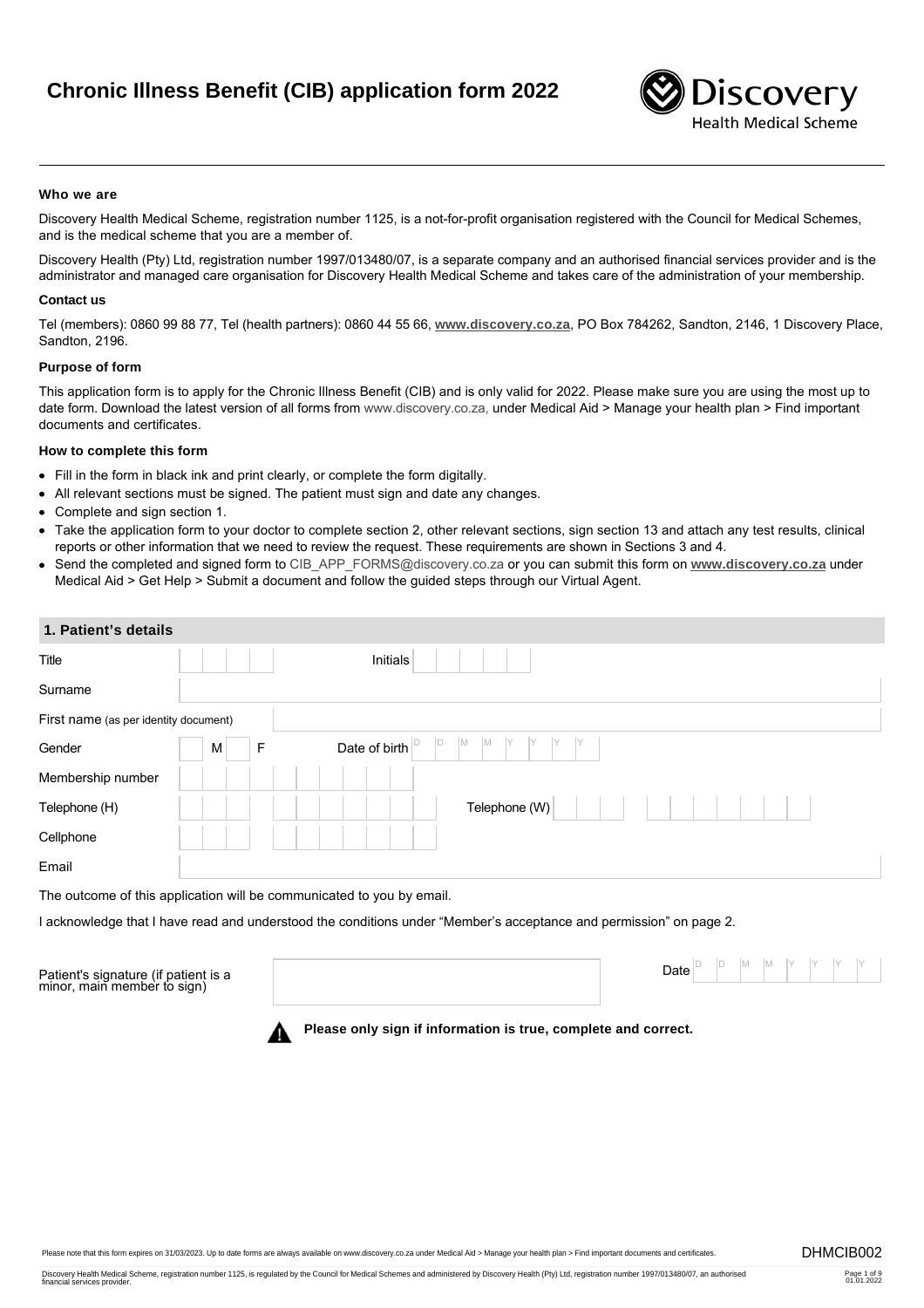| 2. Doctor's details |  |  |  |
|---------------------|--|--|--|
| Name and surname    |  |  |  |
| Practice number     |  |  |  |
| Speciality          |  |  |  |
| Telephone           |  |  |  |
| Email               |  |  |  |

The outcome of this application will be communicated to you by email.

#### **Member's acceptance and permission**

I give permission for my healthcare provider to provide Discovery Health Medical Scheme and the administrator with my diagnosis and other relevant clinical information required to review my application. I agree to my information being used to develop registries. This means that you give permission for us to collect and record information about your condition and treatment. This data will be analysed, evaluated and used to measure clinical outcomes and make informed funding decisions.

#### **I understand that:**

- 2.1. Funding from the Chronic Illness Benefit (CIB) is subject to meeting benefit entry criteria requirements as determined by Discovery Health Medical Scheme.
- 2.2. The Chronic Illness Benefit (CIB) provides cover for disease-modifying therapy only, which means that not all medicines for a listed condition are automatically covered by the Chronic Illness Benefit (CIB).
- 2.3. By registering for the Chronic Illness Benefit (CIB), I agree that my condition may be subject to disease management interventions and periodic review and that this may include access to my medical records.
- 2.4. Funding for medicine from the Chronic Illness Benefit (CIB) will only be effective from when Discovery Health Medical Scheme receives an application form that is completed in full. Please refer to the table in Sections 3 and 4 to see what additional information is required to be submitted for the condition for which you are applying.
- 2.5. An application form needs to be completed when applying for a new chronic condition.
- 2.6. If you are approved on the benefit, you need to let us know when your treating doctor changes your treatment plan so that we can update your chronic authorisation/s. You can do this by emailing the new prescription to us or asking your doctor or pharmacist to do this for you. Alternatively, your doctor can log onto HealthID to make the changes, provided that you have given consent. If you do not let us know about changes to your treatment plan, we may not pay your claims from the correct benefit.
- 2.7. To make sure that we pay your claims from the correct benefit, we need the claims from your healthcare providers to be submitted with the relevant ICD-10 diagnosis code(s). Please ask your doctor to include your ICD-10 diagnosis code(s) on the claims they submit and on the form that they complete when they refer you to pathologists and radiologists for tests. This will enable pathologists and radiologists to include the relevant ICD-10 diagnosis code(s) on the claims they submit, ensuring that we pay your claims from the correct benefit.

#### **Consent for processing my personal information**

I give the Scheme and the administrator consent to have access to and process all information (including general, personal, medical or clinical information) that is relevant to this application. I understand that this information will be used for the purposes of applying for and assessing my funding request for Chronic Illness Benefits (CIB). I consent to the Scheme and the administrator disclosing, from time to time, information supplied to them (including general, personal, medical or clinical information) to my healthcare provider and to relevant third parties, to administer the Chronic Illness Benefits (CIB) as well as undertake managed care interventions related to the chronic condition.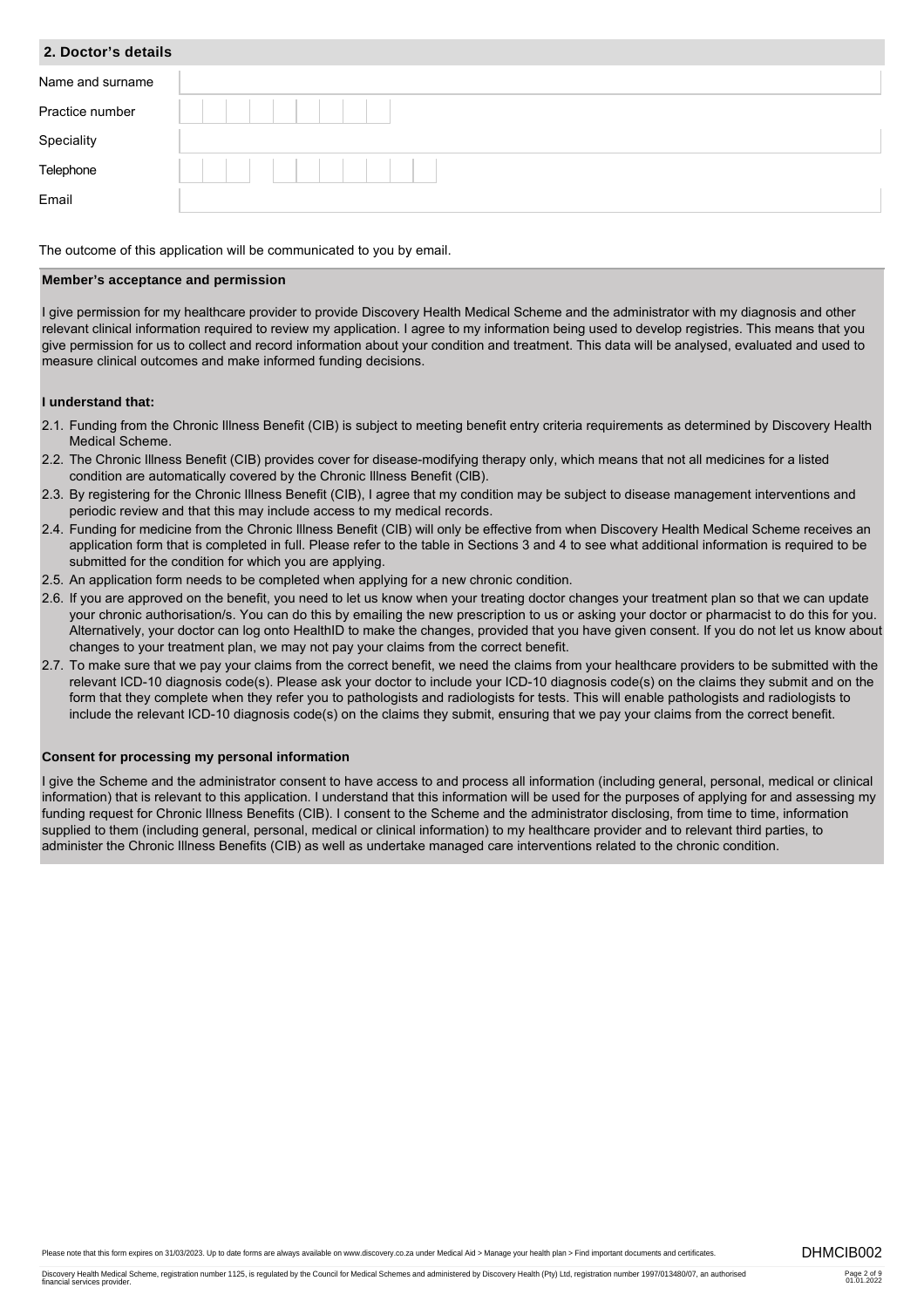#### **3. The Prescribed Minimum Benefit (PMB) Chronic Disease List (CDL) conditions covered on all plans**

Discovery Health Medical Scheme covers the following Prescribed Minimum Benefit (PMB) Chronic Disease List conditions (CDL) in line with legislation. Your cover is subject to benefit entry criteria. Approval on the Chronic Illness Benefit(CIB) for your Prescribed Minimum Benefit (PMB) Chronic Disease List (CDL) condition(s) offers cover for medicine and treatment baskets for the management of your condition(s). Please refer to the [website](http://www.discovery.co.za) for more information on what is covered on the benefit and how it is covered.

| <b>Chronic Disease List (CDL)</b><br>condition  | Benefit entry criteria requirements                                                                                                                                                                                                                                                                                                                                |  |  |  |
|-------------------------------------------------|--------------------------------------------------------------------------------------------------------------------------------------------------------------------------------------------------------------------------------------------------------------------------------------------------------------------------------------------------------------------|--|--|--|
| Addison's disease                               | Application form must be completed by an endocrinologist, paediatrician (in the case of a child) or specialist<br>physician                                                                                                                                                                                                                                        |  |  |  |
| Asthma                                          | None                                                                                                                                                                                                                                                                                                                                                               |  |  |  |
| Bipolar mood disorder                           | Application form must be completed by a psychiatrist                                                                                                                                                                                                                                                                                                               |  |  |  |
| <b>Bronchiectasis</b>                           | Application form must be completed by a paediatrician (in the case of a child), pulmonologist or specialist<br>physician                                                                                                                                                                                                                                           |  |  |  |
| Cardiac failure                                 | None                                                                                                                                                                                                                                                                                                                                                               |  |  |  |
| Cardiomyopathy                                  | None                                                                                                                                                                                                                                                                                                                                                               |  |  |  |
| Chronic obstructive pulmonary<br>disease (COPD) | 1. Section 5 of this application form must be completed by the doctor<br>2. Please attach a lung function test (LFT) report which includes the FEV1/FVC post bronchodilator use<br>3. Please provide additional information when applying for oxygen including:<br>3.1. arterial blood gas report off oxygen therapy<br>3.2. number of hours of oxygen use per day |  |  |  |
| Chronic renal disease                           | 1. Section 6 of this application form must be completed by the doctor                                                                                                                                                                                                                                                                                              |  |  |  |
|                                                 | 2. Application form must be completed by a nephrologist or specialist physician                                                                                                                                                                                                                                                                                    |  |  |  |
|                                                 | 3. Please attach a supporting laboratory report reflecting creatinine clearance                                                                                                                                                                                                                                                                                    |  |  |  |
| Coronary artery disease                         | None                                                                                                                                                                                                                                                                                                                                                               |  |  |  |
| Crohn's disease                                 | Application form must be completed by a gastroenterologist, paediatrician (in the case of a child), specialist<br>physician or surgeon                                                                                                                                                                                                                             |  |  |  |
| Diabetes insipidus                              | Application form must be completed by an endocrinologist                                                                                                                                                                                                                                                                                                           |  |  |  |
| Diabetes type 1                                 | None                                                                                                                                                                                                                                                                                                                                                               |  |  |  |
| Diabetes type 2                                 | 1. Section 7 of this application form must be completed by the doctor<br>2. Please attach the diagnosing laboratory report                                                                                                                                                                                                                                         |  |  |  |
| Dysrhythmia                                     | None                                                                                                                                                                                                                                                                                                                                                               |  |  |  |
| Epilepsy                                        | Application form for newly diagnosed patients must be completed by a neurologist, paediatrician (in the case<br>of a child) or specialist physician                                                                                                                                                                                                                |  |  |  |
| Glaucoma                                        | Application form must be completed by an ophthalmologist                                                                                                                                                                                                                                                                                                           |  |  |  |
| Haemophilia                                     | 1. Section 8 of this application form must be completed by the doctor<br>2. Please attach the diagnosing laboratory report reflecting factor VIII or IX levels                                                                                                                                                                                                     |  |  |  |
| HIV and AIDS (antiretroviral<br>therapy)        | Please do not complete this application form for cover for HIV and AIDS. To enrol or request information on our<br>HIVCare programme, please call 0860 100 417                                                                                                                                                                                                     |  |  |  |
| Hyperlipidaemia                                 | 1. Section 9 of this application form must be completed by the doctor<br>2. Please attach the diagnosing laboratory report                                                                                                                                                                                                                                         |  |  |  |
| Hypertension                                    | Section 10 of this application form must be completed by the doctor                                                                                                                                                                                                                                                                                                |  |  |  |
| Hypothyroidism                                  | 1. Section 11 of this application form must be completed by the doctor<br>2. Please attach the diagnosing laboratory report                                                                                                                                                                                                                                        |  |  |  |
| Multiple sclerosis (MS)                         | 1. Application form must be completed by a neurologist<br>2. Please attach a report from a neurologist for applications for beta interferon indicating:<br>2.1. Relapsing - remitting history<br>2.2. All MRI<br>2.3. Extended disability status score (EDSS)                                                                                                      |  |  |  |
| Parkinson's disease                             | Application form must be completed by a neurologist or specialist physician                                                                                                                                                                                                                                                                                        |  |  |  |
| Rheumatoid arthritis                            | Application form must be completed by a rheumatologist, paediatrician (in the case of a child) or specialist<br>physician                                                                                                                                                                                                                                          |  |  |  |
| Schizophrenia                                   | Application form must be completed by a psychiatrist                                                                                                                                                                                                                                                                                                               |  |  |  |
| Systemic lupus erythematosus                    | Application form must be completed by a nephrologist, paediatrician (in the case of a child), pulmonologist,<br>rheumatologist or specialist physician                                                                                                                                                                                                             |  |  |  |
| Ulcerative colitis                              | Application form must be completed by a gastroenterologist, paediatrician (in the case of a child), specialist<br>physician or surgeon                                                                                                                                                                                                                             |  |  |  |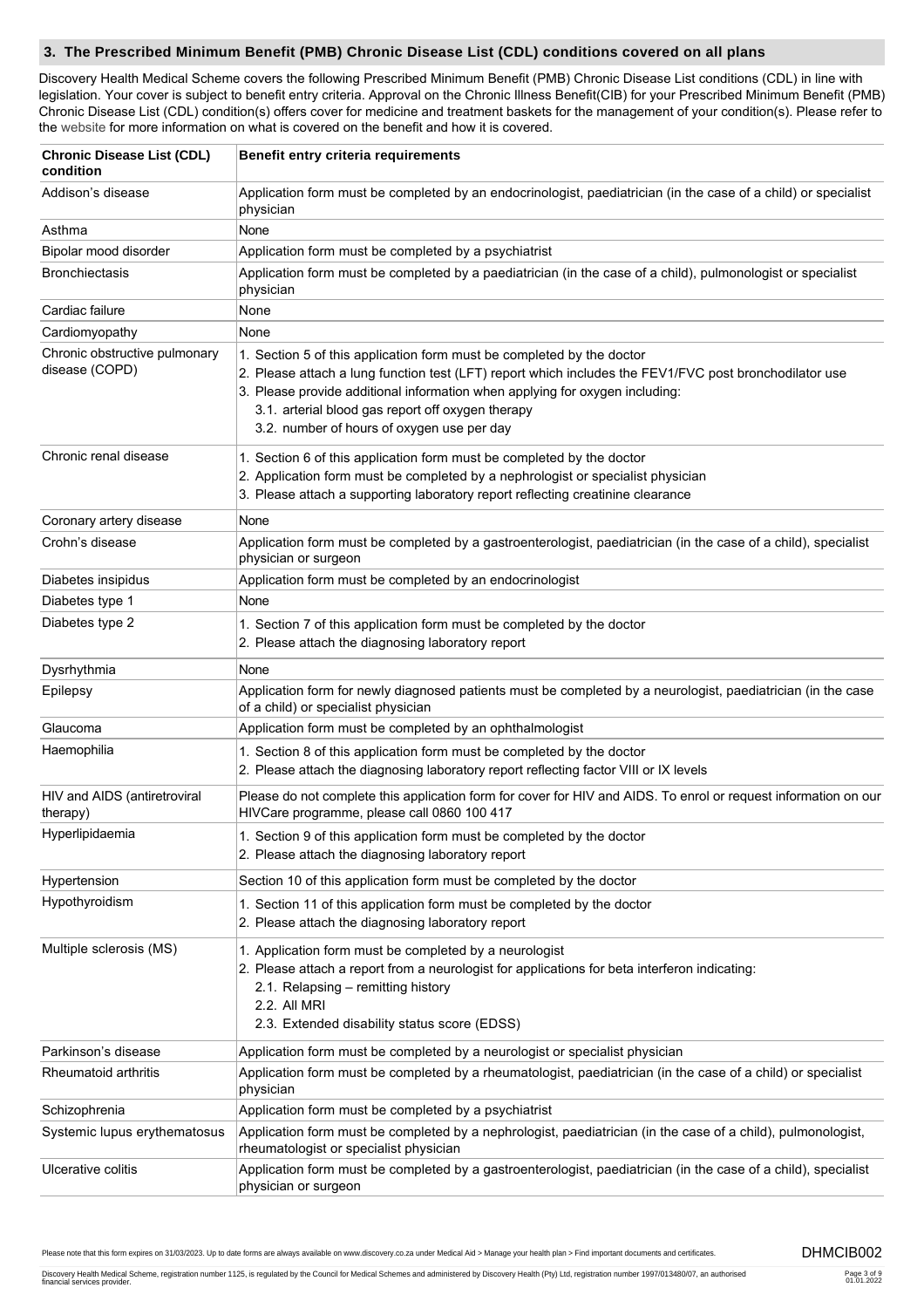# **4. The Additional Disease List (ADL) conditions covered on Executive and Comprehensive Plans, except the Classic Smart Comprehensive Plan**

If you are on an Executive or Comprehensive Plan, except the Classic Smart Comprehensive Plan, you have cover for all the chronic conditions in the Additional Diseases List (ADL) below. Your cover is subject to benefit entry criteria. Approval on the Chronic Illness Benefit (CIB) for your Additional Diseases List (ADL) condition(s) offers cover for medicine for the management of your condition(s). Please refer to the [website](http://www.discovery.co.za) for more information on how medicine is covered on the benefit.

| condition                                                           | Additional Disease List (ADL) Benefit entry criteria requirements                                                                                                                                                                                                                                            |  |  |  |
|---------------------------------------------------------------------|--------------------------------------------------------------------------------------------------------------------------------------------------------------------------------------------------------------------------------------------------------------------------------------------------------------|--|--|--|
| Ankylosing spondylitis                                              | Application form must be completed by a rheumatologist or specialist physician                                                                                                                                                                                                                               |  |  |  |
| Behcet's disease                                                    | Application form must be completed by a rheumatologist or specialist physician                                                                                                                                                                                                                               |  |  |  |
| Cystic fibrosis                                                     | Application form must be completed by a paediatrician (in the case of a child), pulmonologist or specialist<br>physician                                                                                                                                                                                     |  |  |  |
| Delusional disorder*                                                | Application form must be completed by a psychiatrist                                                                                                                                                                                                                                                         |  |  |  |
| Dermatopolymyositis                                                 | Application form must be completed by a dermatologist, rheumatologist or specialist physician                                                                                                                                                                                                                |  |  |  |
| Generalised anxiety disorder*                                       | Application for first line therapy will be accepted from GPs for six (6) months only. Application from a<br>psychiatrist will be required for further cover.<br>Application form must be completed by a psychiatrist for patients <18 years of age                                                           |  |  |  |
| Huntington's disease                                                | Application form must be completed by a neurologist or psychiatrist                                                                                                                                                                                                                                          |  |  |  |
| Isolated growth hormone<br>deficiency in children under 18<br>years | 1. Application form must be completed by an endocrinologist, paediatrician or specialist physician.<br>2. Please attach the relevant laboratory results and growth chart                                                                                                                                     |  |  |  |
| Major depression*                                                   | Application for first line therapy will be accepted from GPs for six (6) months only. Application from a<br>psychiatrist will be required for further cover.<br>Application form must be completed by a psychiatrist for patients <18 years of age                                                           |  |  |  |
| Motor neurone disease                                               | Application form must be completed by a neurologist                                                                                                                                                                                                                                                          |  |  |  |
| Muscular dystrophy and other<br>inherited myopathies*               | None                                                                                                                                                                                                                                                                                                         |  |  |  |
| Myasthenia gravis*                                                  | None                                                                                                                                                                                                                                                                                                         |  |  |  |
| Obsessive compulsive disorder                                       | Application form must be completed by a psychiatrist                                                                                                                                                                                                                                                         |  |  |  |
| Osteoporosis                                                        | 1. Section 12 of this application form must be completed by the doctor<br>2. Application form must be completed by an endocrinologist, rheumatologist, gynaecologist or specialist<br>physician for patients <50 years of age<br>3. Please attach the diagnosing DEXA bone mineral density scan (BMD) report |  |  |  |
| Paget's disease                                                     | Application form must be completed by a paediatrician (in the case of a child) or specialist physician                                                                                                                                                                                                       |  |  |  |
| Panic disorder                                                      | Application for first line therapy will be accepted from GPs for six (6) months only. Application from a<br>psychiatrist will be required for further cover.<br>Application form must be completed by a psychiatrist for patients <18 years of age                                                           |  |  |  |
| Polyarteritis nodosa                                                | Application form must be completed by a rheumatologist                                                                                                                                                                                                                                                       |  |  |  |
| Post-traumatic stress disorder*                                     | Application form must be completed by a psychiatrist                                                                                                                                                                                                                                                         |  |  |  |
| Psoriatic arthritis                                                 | Application form must be completed by a rheumatologist or specialist physician                                                                                                                                                                                                                               |  |  |  |
| Pulmonary interstitial fibrosis                                     | Application form must be completed by a paediatrician (in the case of a child) or pulmonologist                                                                                                                                                                                                              |  |  |  |
| Sjogren's syndrome                                                  | Application form must be completed by a nephrologist, rheumatologist or specialist physician                                                                                                                                                                                                                 |  |  |  |
| Systemic sclerosis                                                  | Application form must be completed by a rheumatologist or specialist physician                                                                                                                                                                                                                               |  |  |  |

Although these Diagnostic Treatment Pair Prescribed Minimum Benefit (DTP PMB) conditions are covered on all plan types, the Prescribed Minimum Benefit (PMB) cover does not extend to medicine management. They are included on the Additional Disease List (ADL) to allow funding for medicines.

#### **5. Application for chronic obstructive pulmonary disease (to be completed by doctor)**

#### **If the patient meets the requirement shown below, chronic obstructive pulmonary disease will be approved for funding from the Chronic Illness Benefit (CIB).**

Please attach the initial or diagnostic lung function test report which shows an FEV1/FVC post bronchodilator reading of <70%.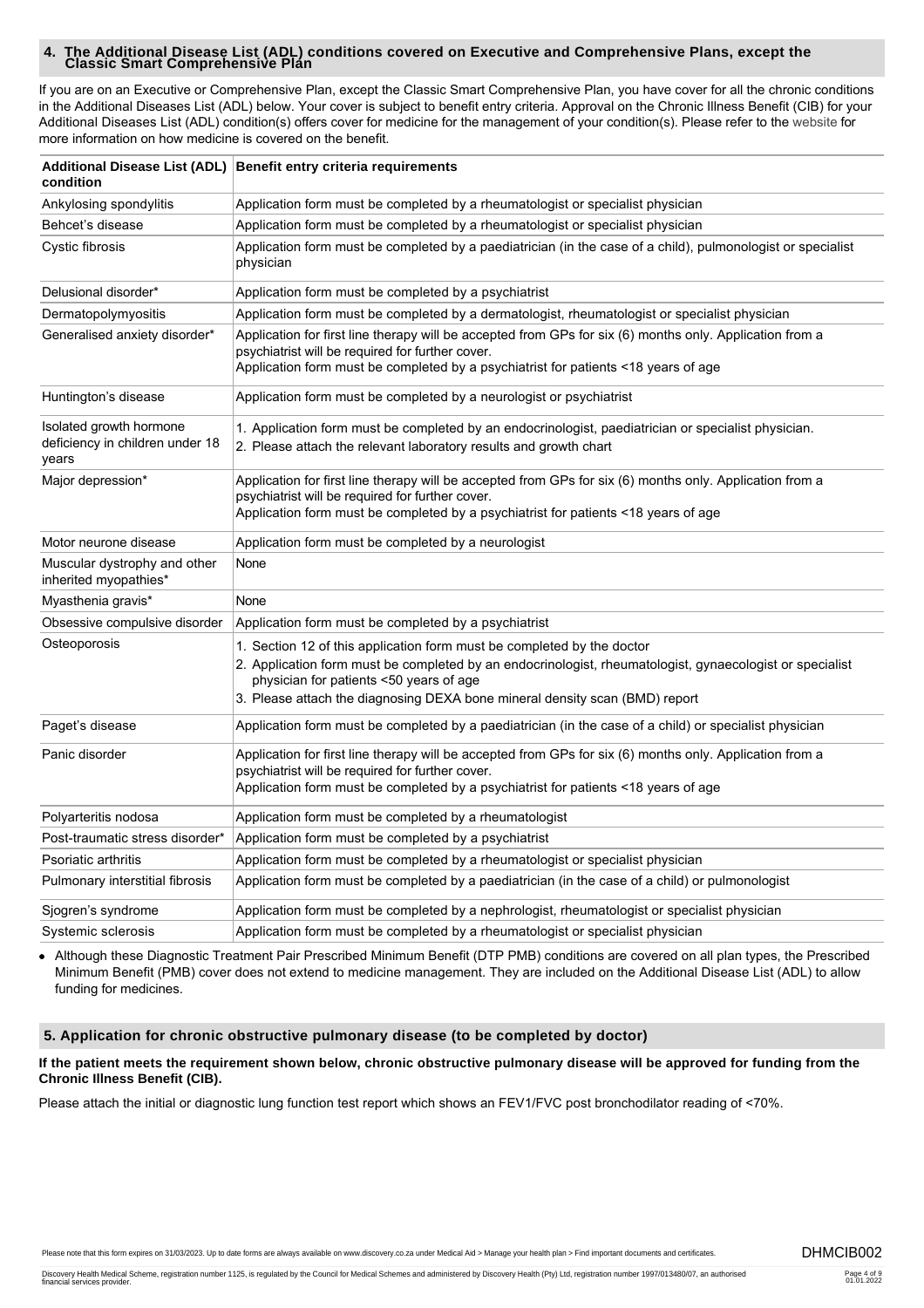#### **6. Application for chronic renal disease (to be completed by doctor)**

**If the patient meets the requirements listed in either A or B below, chronic renal disease will be approved for funding from the Chronic Illness Benefit (CIB).** 

Please tick the  $\vert$  to indicate yes

#### **A. Previously diagnosed patients**

The patient has been diagnosed with chronic renal disease and is undergoing dialysis

#### **B. Please attach a laboratory report that shows a creatinine clearance of <60 ml/min**

#### **7. Application for diabetes type 2 (to be completed by doctor)**

**If the patient meets the requirements listed in either A, B or C below, diabetes type 2 will be approved for funding from the Chronic Illness Benefit (CIB)**.

Please tick the  $\vert$  to indicate yes

#### **A. Diabetes type 2 on insulin**

The patient is diagnosed with diabetes type 2 and is on insulin

#### **B. Please attach the initial or diagnostic laboratory results that confirm the diagnosis of diabetes type 2**

*Please note that finger prick and point of care tests are not accepted for registration on the Chronic Illness Benefit (CIB).*

Do these results show **one** of the following:

A fasting plasma glucose concentration ≥ 7.0 mmol/l

A random plasma glucose ≥ 11.1 mmol/l

A 2-hour post-load glucose ≥ 11.1 mmol/l during an oral glucose tolerance test (OGTT)

An HbA1C ≥ 6.5%

#### **C. Initial or diagnostic laboratory test results are not available**

The patient was diagnosed with diabetes type 2 more than five years ago and the initial or diagnostic laboratory results are not available

**Important:** please note that no exceptions will be made for patients being treated with Metformin monotherapy.

#### **8. Application for haemophilia (to be completed by doctor)**

# **If the patient meets either of the requirements listed below, haemophilia will be approved for funding from the Chronic Illness Benefit (CIB).**

Please tick the  $\vert$  to indicate yes

#### **Please attach the initial or diagnostic laboratory results that confirms the diagnosis of haemophilia**

Do the results show **one** of the following:

A factor VIII level of <5%

A factor IX level of <5%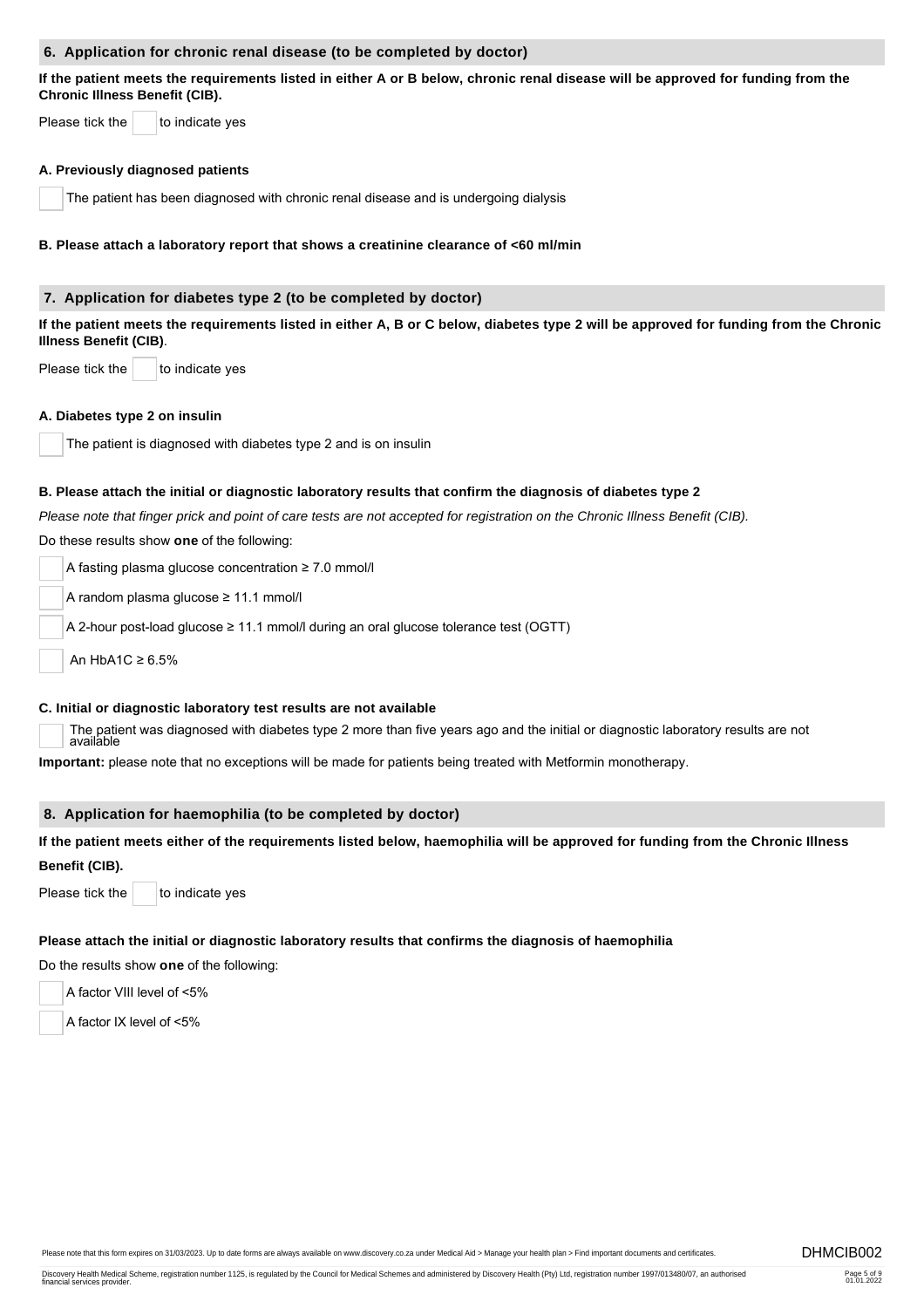#### **9. Application for hyperlipidaemia (to be completed by doctor)**

**If the patient meets the requirements listed in either A, B or D below, hyperlipidaemia will be approved for funding from the Chronic Illness Benefit (CIB). Information provided in section C will be reviewed on an individual basis.** 

Please tick the  $\vert$  to indicate yes

#### **A. Primary prevention**

Please attach the initial or diagnostic laboratory results that confirms the diagnosis of hyperlipidaemia.

Please use the Framingham 10-year risk Assessment Chart to determine the absolute 10-year risk of a coronary event

**(2012 South Africa Dyslipidaemia Guideline)** and indicate if the patient:

| Has a risk of 20% or greater or |  |
|---------------------------------|--|
|---------------------------------|--|

Has a risk of 30% or greater when extrapolated to age 60

#### **Please indicate if the patient is:**

A smoker or has ever been a smoker

On treatment for hypertension

 mmHG Please supply the patient's current blood pressure reading

#### **Familial hyperlipidaemia**

Please attach supporting documentation.

The patient was diagnosed with homozygous or heterozygous familial hyperlipidaemia and the diagnosis was confirmed by an endocrinologist, lipidologist or lipid clinic.

#### **B. Secondary prevention**

Please indicate if the patient has/has had a history of **one** of the following:

| Diabetes type 2                                                                                                                           |
|-------------------------------------------------------------------------------------------------------------------------------------------|
| Stroke                                                                                                                                    |
| tia                                                                                                                                       |
| Coronary artery disease                                                                                                                   |
| Any vasculitides where there is associated renal disease (Please attach the supporting laboratory report reflecting creatinine clearance) |
| Solid organ transplant (Please supply the relevant clinical information in Section C)                                                     |
| Chronic renal disease (Please attach the supporting laboratory report reflecting creatinine clearance)                                    |
| Peripheral arterial disease (Please attach the doppler ultrasound or angiogram)                                                           |
| Diabetes type 1 with microalbuminuria or proteinuria (Please attach the supporting laboratory report)                                     |
| C. Please supply any other relevant clinical information about this patient that supports the diagnosis of hyperlipidaemia                |

#### **D. Initial or diagnostic laboratory test results are not available**

The patient was diagnosed with hyperlipidaemia more than five (5) years ago and the initial or diagnostic laboratory results are not available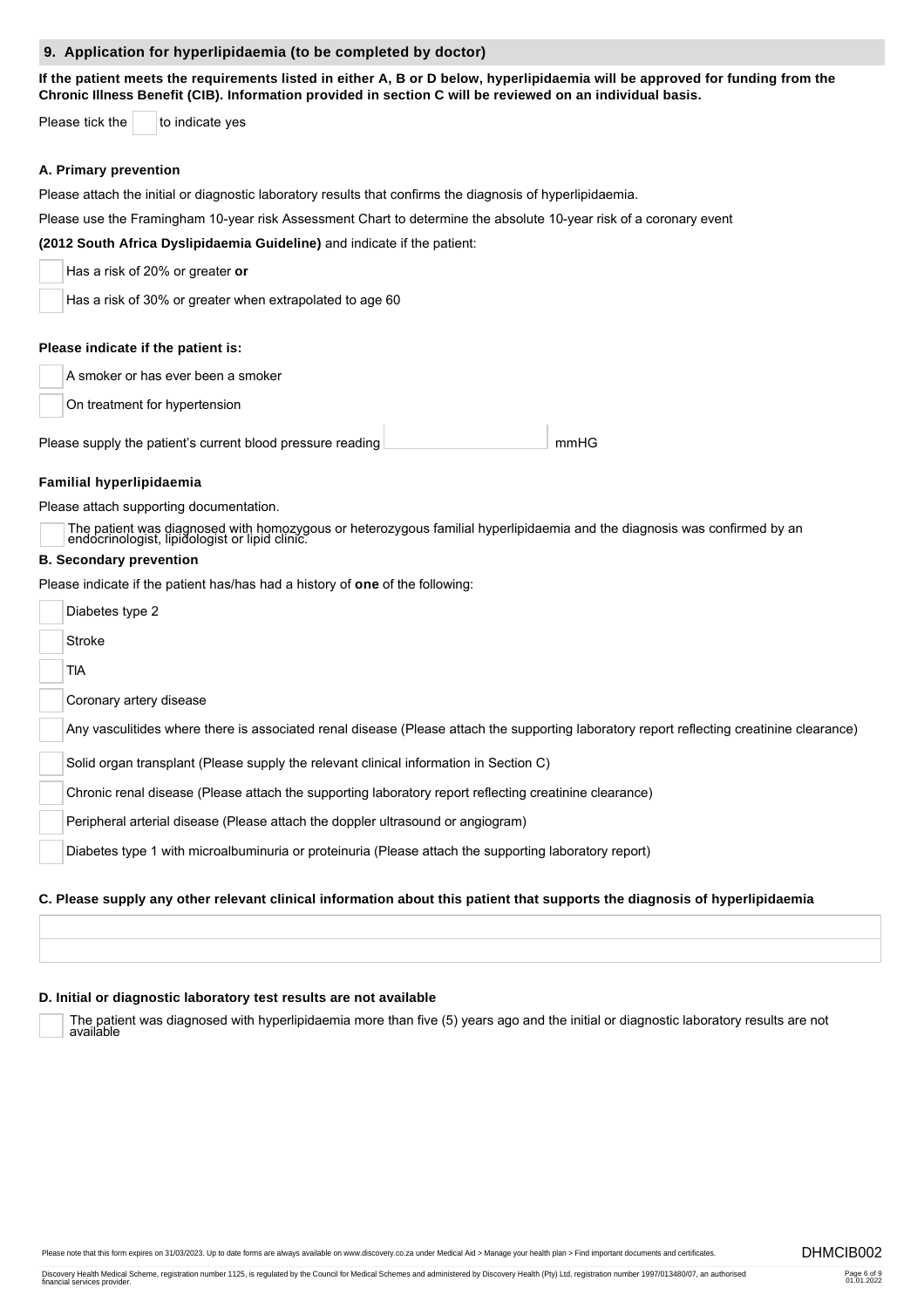#### **10. Application for hypertension (to be completed by doctor)**

**If the patient meets the requirements listed in either A, B or C below, hypertension will be approved for funding from the Chronic Illness Benefit (CIB).**

Please tick the  $\vert$  to indicate yes

#### **A. Previously diagnosed patients**

The diagnosis was made more than six months ago and the patient has been on treatment for at least that period of time

**B. Please indicate if the patient has/has had a history of one of the following:**

Chronic renal disease Stroke Peripheral arterial disease Myocardial infarction Coronary artery disease Prior CABG Hypertensive retinopathy Pre-eclampsia TIA

#### **C. Newly diagnosed patients**

The diagnosis was made within the last six months and the patient has a:

Blood pressure ≥ 130/85 mmHg and patient has diabetes or congestive cardiac failure or cardiomyopathy

Blood pressure ≥ 160/100 mmHg

Blood pressure ≥ 140/90 mmHg on two or more occasions, despite lifestyle modification for at least 6 months

Blood pressure ≥ 130/85 mmHg and the patient has target organ damage indicated by

Left ventricular hypertrophy or

- Microalbuminuria or
- Elevated creatinine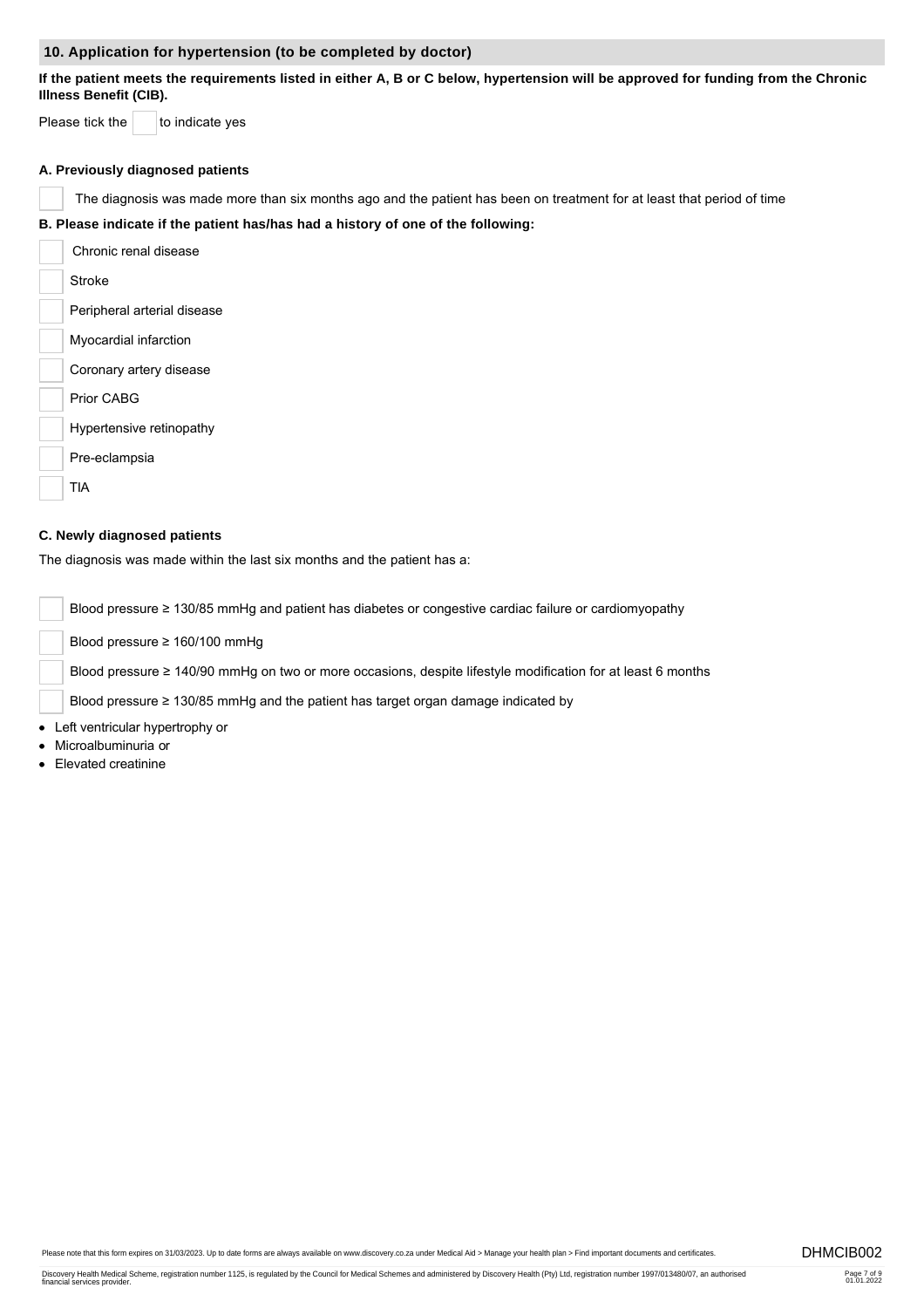#### **11. Application for hypothyroidism (to be completed by doctor)**

**If the patient meets the requirements listed in either A, B or C below, hypothyroidism will be approved for funding from the Chronic Illness Benefit (CIB).**

Please tick the  $\vert$  to indicate yes

#### **A. Please specify the relevant clinical information. The patient:**

Has had a Thyroidectomy

Has been treated with Radioactive iodine

Has been diagnosed with Hashimoto's Thyroiditis

#### **B. Please attach the initial or diagnostic laboratory results that confirm the diagnosis of hypothyroidism, including TSH and T4 levels.**

## Do these results show:

A raised TSH and reduced T4 level

A raised TSH but normal T4 level and higher than normal thyroid antibodies

A raised TSH level of greater than 10 mIU/l on two or more occasions at least three months apart in a patient with normal T4 levels

#### **C. Initial or diagnostic laboratory test results are not available**

The patient was diagnosed with hypothyroidism more than five years ago and the initial or diagnostic laboratory results are not available

### **12. Application for osteoporosis (to be completed by doctor)**

**If the patient meets the requirements listed in either A, B or C below, osteoporosis will be approved for funding from the Chronic Illness Benefit (CIB).** 

Please tick the  $\vert$  to indicate yes

#### **A. Osteoporotic fracture**

The patient has been diagnosed with an osteoporotic fracture of the spine, forearm, hip or shoulder

#### **B. Spinal wedging**

The patient has 1 spinal wedge. Please attach the diagnosing DEXA bone mass density scan results.

The patient has 2 or more spinal wedges.

#### **C. Please attach the diagnosing DEXA bone mass density scan results that confirm the diagnosis of osteoporosis**

Do these results show:

- T-score of the AP Spine is ≤ -2.5
- T-score of the right hip is ≤ -2.5
- T-score of the left hip is ≤ -2.5
- T-score of the right femoral hip is ≤ -2.5
- T-score of the left femoral hip is  $\leq$  -2.5